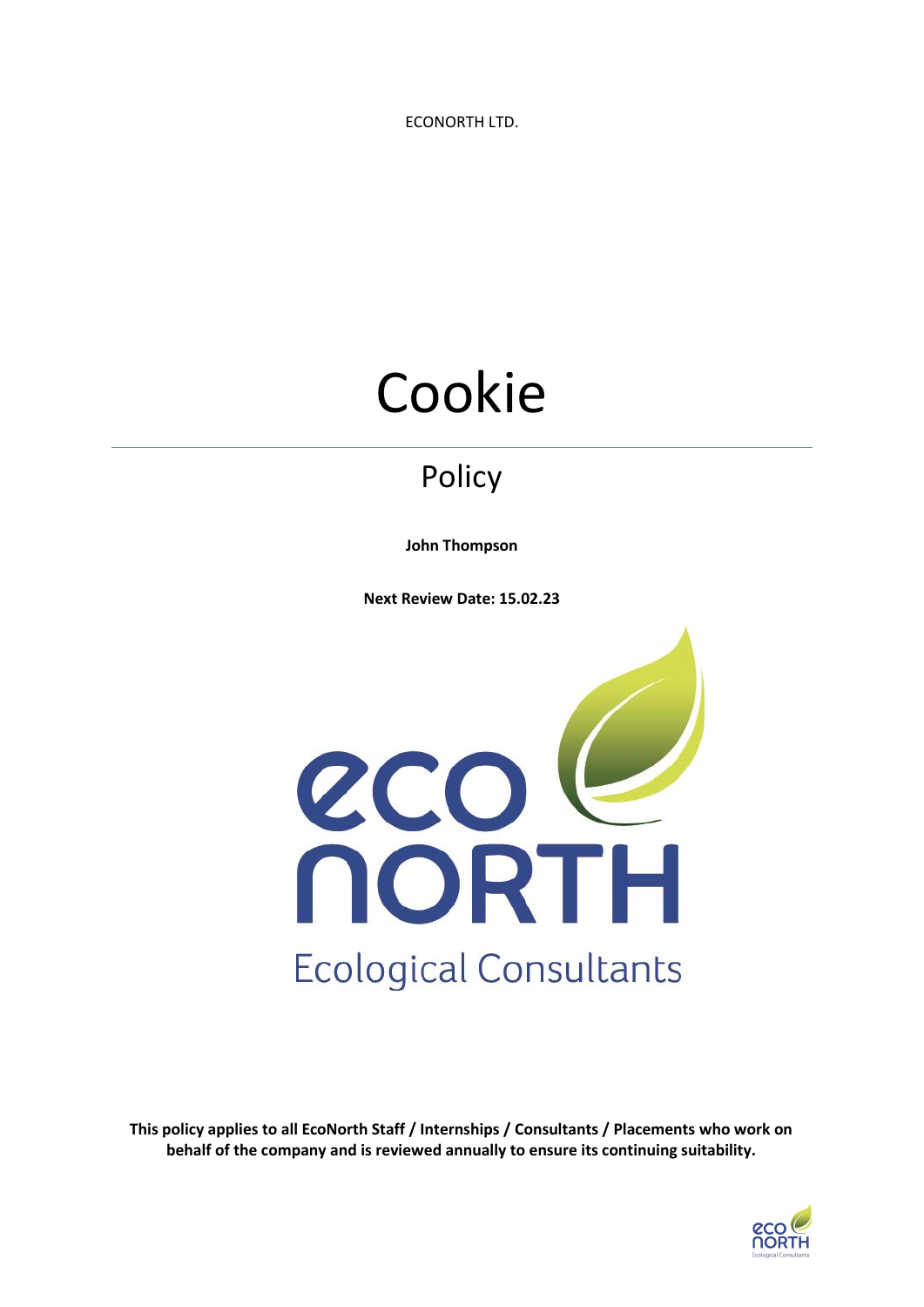| Cookie Policy | Doc Ref: | <b>CEP</b> |
|---------------|----------|------------|
|               | lssued:  | 17.02.22   |
| EcoNorth Ltd  | Version: | 5.0        |
|               | Page:    | $1$ of $3$ |

## **Cookie Policy**

#### **1. Introduction**

This Cookie Policy applies to any websites, branded pages on third-party platforms (such as FaceBook and Twitter) and applications accessed or used through such websites or thirdparty platforms (hereinafter "websites") which are operated by or on behalf of EcoNorth.

#### **2 Definitions**

"EcoNorth" or "we" or "us" or "our" means "EcoNorth Ltd".

"Cookie" means a small file of text which asks your permission to be placed onto the computer's hard drive. Once you agree, the file is added and a particular task is performed eg examining web traffic or remembering your preferences when visiting a website.

"Personal data" means any information relating to an identified or identifiable natural person. An identifiable natural person is one who can be identified directly or indirectly, in particular by reference to an identifier such as a name, identification number, location data, online identifier or one or more factors specific to the physical, physiological, genetic, mental, economic, cultural or social identity of that natural person.

"Data Subject" means an individual on whom data is collected and processed. This can be an organisation's customers, contractors, suppliers and employees for example.

"Consent" means any freely given, specific, informed and unambiguous indication of a Data Subject's wishes by which they, by a statement or by a clear affirmative action, signify agreement to the processing of personal data relating to them.

#### **3 Use of Cookies**

Cookies on EcoNorth's websites are used for:

- Strictly necessary purposes These allow the core functions of the websites to be performed eg security, network management and accessibility. These cookies do not handle personal data.
- Analytical/performance purposes These allow us to recognise and calculate the number of visits that Data Subjects make and to see how they navigate their way around our websites, therefore, helping us improve our website performance eg by ensuring that Data Subjects can find what they are looking for easily.
- Preference purposes To help us recognise Data Subjects when they return to our websites. This allows us to remember their preferences and settings (eg their choice of language or region) and to personalise our content for them.

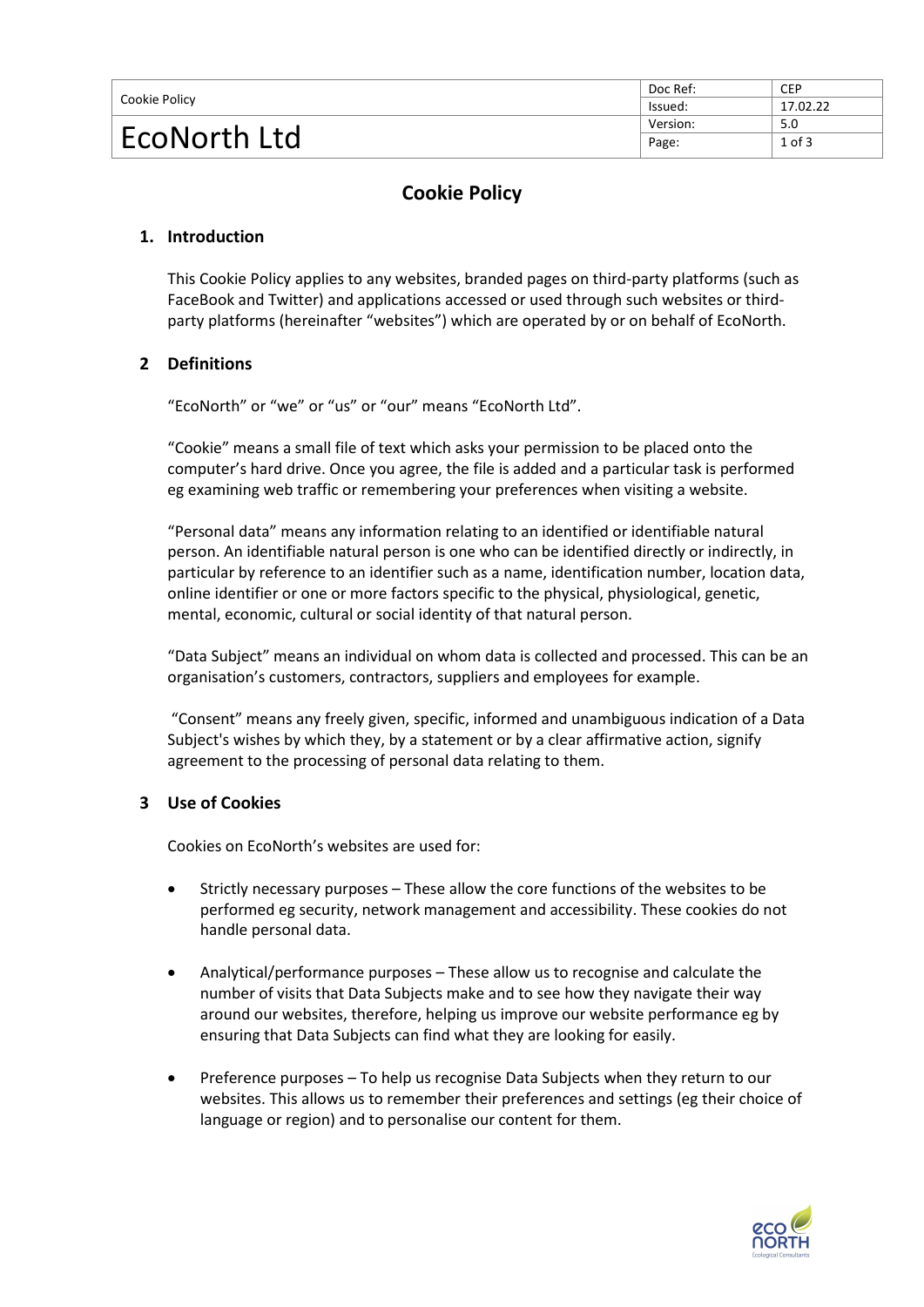| Cookie Policy       | Doc Ref: | <b>CEP</b> |
|---------------------|----------|------------|
|                     | lssued:  | 17.02.22   |
| <b>EcoNorth Ltd</b> | Version: | 5.0        |
|                     | Page:    | $2$ of $3$ |

• Sharing purposes – This allows Data Subjects to share pages with social networks such as Facebook and Twitter and to access online assistance via a chat box provided by Tawk.to. This allows third-party platforms to check if Data Subjects' browsers support cookies and to track their preferences.

Cookies do NOT give EcoNorth access to any Data Subject's computer or any information about them, other than the data they choose to share with us.

#### **4. Consent**

The first time Data Subjects engage with EcoNorth's websites, they will be asked to confirm which cookies they agree to being added to their web browser. Their consent will be recorded on our Website Consent Log and the relevant cookies will be applied. Choosing not to allow these cookies may prevent them from taking full advantage of our websites.

Data Subjects will be prompted to renew their consent on an annual basis.

Data Subjects have the right to amend or withdraw their consent at any time. Should they wish to do so, Data Subjects can visit our Cookie Notice on our websites and click on the link: Change your consent. Alternatively, they can contact EcoNorth by email at [enquiries@econorth.co.uk](mailto:sandi.davison@econorth.co.uk) or by post at:

Data Protection Department EcoNorth Ltd 11 Enterprise Court Cramlington Northumberland NE23 1LZ United Kingdom

Data Subjects in Ireland can contact EcoÉireann by email a[t enquiries@ecoeireann.ie](mailto:enquiries@ecoeireann.ie) or by post at:

Data Protection Department EcoÉireann Acorn Business Centre Blackrock County Cork T12 K7CV Ireland

#### **5. Contacts**

Data Subjects should email us at [enquiries@econorth.co.uk](mailto:sandi.davison@econorth.co.uk) (o[r enquiries@ecoeireann.ie](mailto:enquiries@ecoeireann.ie) for those based in Ireland) if they have any questions regarding our Cookie Notice, which is located on our websites.